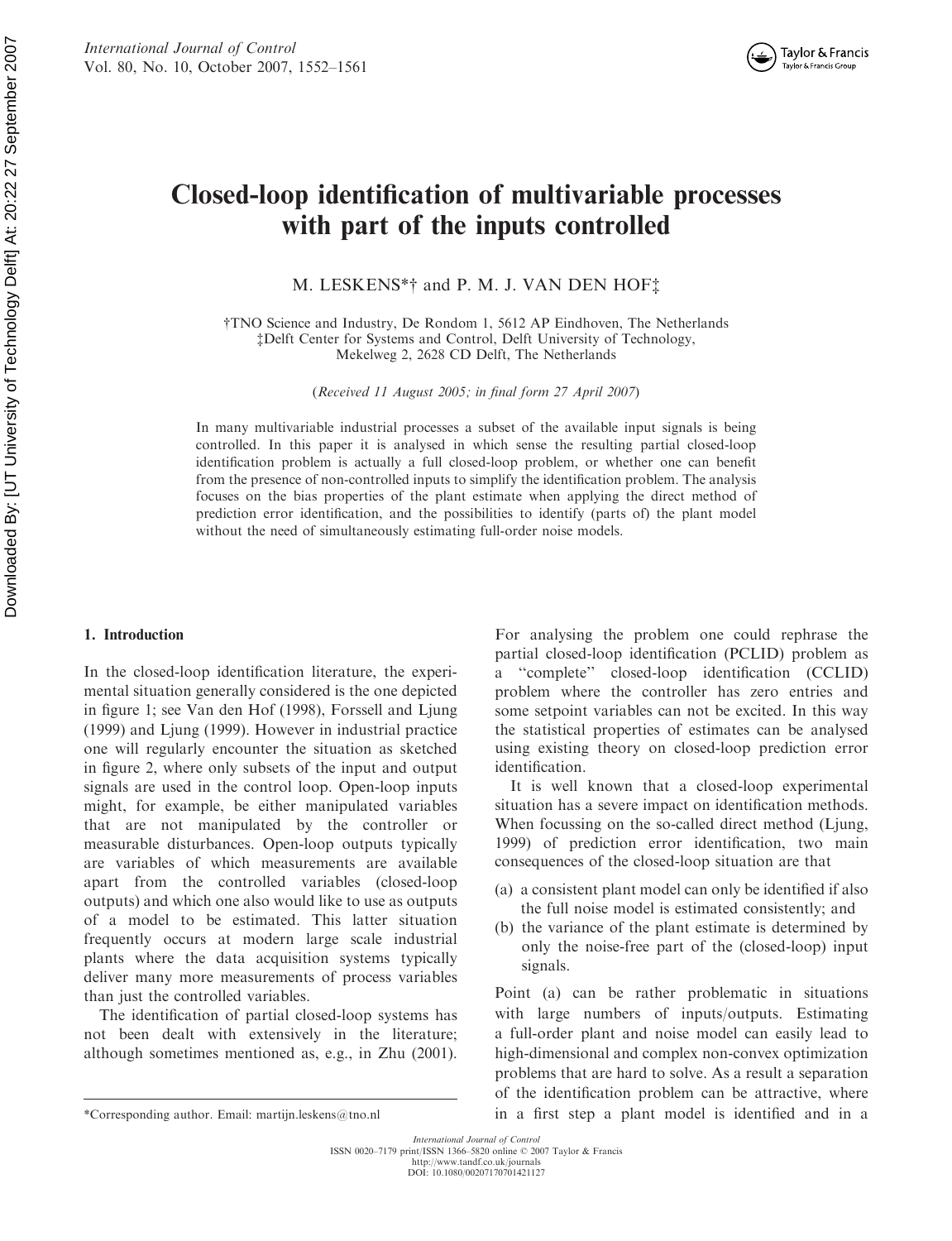

Figure 1. "Complete" closed-loop configuration.



Figure 2. Partial closed-loop configuration.

second step the noise model is estimated if required, while both models can be validated separately. In an open-loop experimental setup this can be achieved by using independently parametrized plant and noise models. However in a closed-loop setting using the direct identification method an identification of the plant model separately will fail due to property (a) mentioned above.

In this paper the central question to be considered is: in the given situation of a partial closed-loop setting, is a separate identification of the plant model feasible, or in other words: can advantages of an open-loop experimental setup be used to facilitate separate identification of (possibly a part of) the plant model?

After specifying the appropriate setting and notation in  $\S$ 2, the general convergence analysis for direct prediction error methods will be recalled in  $\S$ 3. Next, in  $§4$  and  $§5$ , the particular situation of a partial closed-loop setting will be considered. In  $\S 4$ , the most general situation, with both open-loop inputs and open-loop outputs being present, will be discussed. Section 5 will discuss the situations where either no open-loop inputs or no open-loop outputs are present. In  $§6$ , simulation results are discussed that illustrate the presented theory. Section 7 will discuss some consequences of this theory and consider alternative closedloop identification methods. The paper ends in  $88$  with conclusions summarizing the answer to the question raised above.

# 2. Setup and notation

The closed-loop system configuration to be considered is sketched in figure 3, where  $u_1(t)$  and  $v_1(t)$  reflect the open-loop inputs and outputs, while  $u_2(t)$  and  $y_2(t)$ are the closed-loop (controlled) inputs and outputs. All indicated signals are considered to be multivariate. The system equations are given by

$$
\begin{bmatrix} y_1(t) \\ y_2(t) \end{bmatrix} = G_o(q) \begin{bmatrix} u_1(t) \\ u_2(t) \end{bmatrix} + H_o(q) \begin{bmatrix} e_1(t) \\ e_2(t) \end{bmatrix}
$$
 (1)

$$
u_2(t) = K(q)[r(t) - y_2(t)],
$$
 (2)

where  $r(t)$  is a set of setpoint signals and  $K(q)$  a feedback controller.  $H_0(q)$  is a monic stable and stably invertible noise filter, and  $e(t) = [e_1^T(t) e_2^T(t)]^T$  a multivariate white noise process with covariance matrix  $\mathbb{E}[e(t)e^T(t)] = \Lambda_0.$ 

The transfer function matrices corresponding to the plant and disturbance dynamics,  $G_0(q)$  resp.  $H_0(q)$ , are partitioned according to

$$
G_{\rm o}(q) = \begin{bmatrix} G_{\rm o}^{11}(q) & G_{\rm o}^{12}(q) \\ G_{\rm o}^{21}(q) & G_{\rm o}^{22}(q) \end{bmatrix}; \ \ H_{\rm o}(q) = \begin{bmatrix} H_{\rm o}^{11}(q) & H_{\rm o}^{12}(q) \\ H_{\rm o}^{21}(q) & H_{\rm o}^{22}(q) \end{bmatrix}
$$

with  $G_0^{ji}(q)$  representing the part of  $G_0(q)$  with  $u_i(t)$  as its inputs and  $y_j(t)$  as its outputs.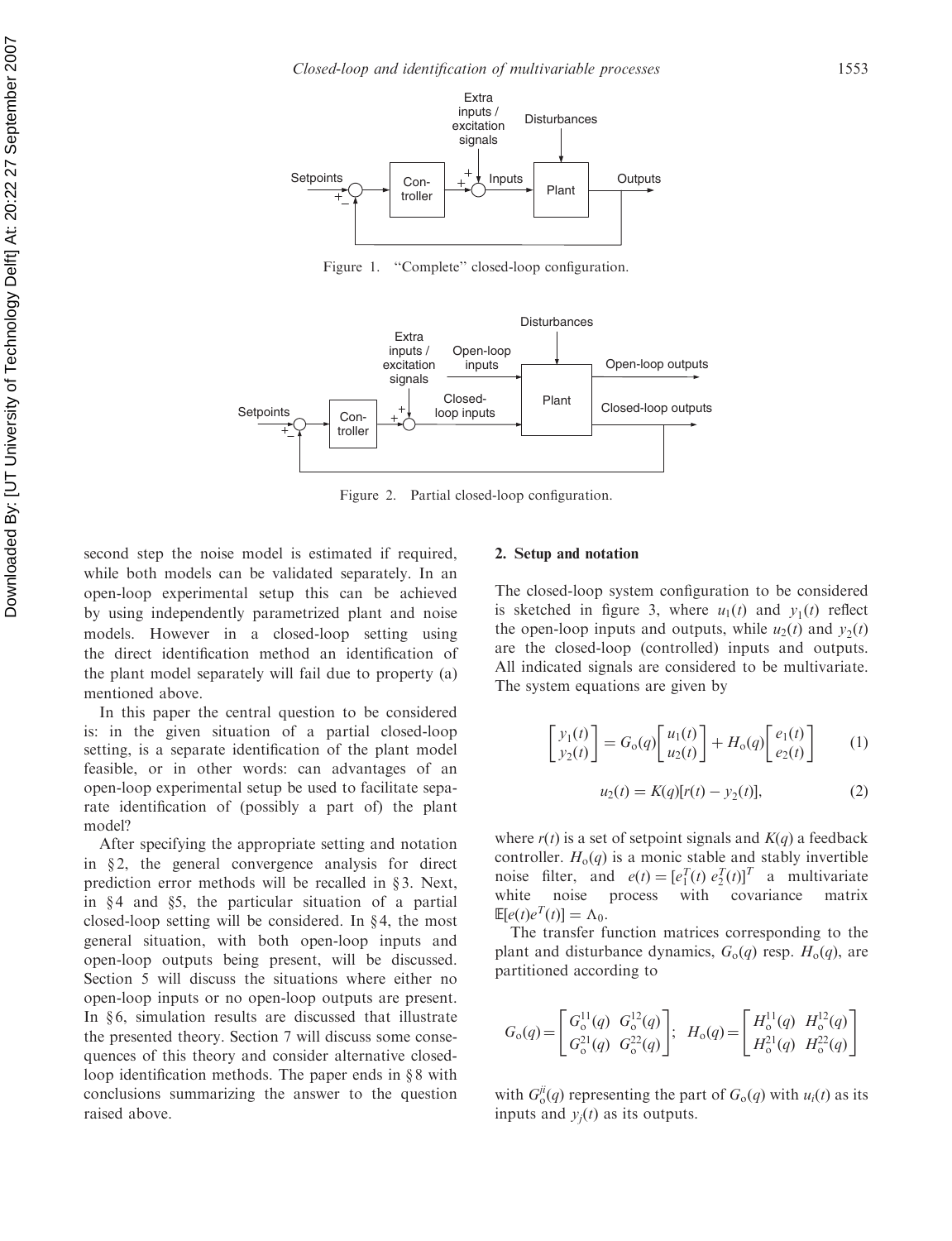

Figure 3. Partial closed-loop system (with both open- and closed-loop inputs and both open- and closed-loop outputs).

It is further assumed that possible excitation signals  $u_1(t)$  are uncorrelated with  $e(t)$ , and that setpoint signals  $r(t)$  are uncorrelated to  $u_1(t)$  and  $e(t)$ .

In the direct method of prediction error identification a one-step ahead predictor model defined by  $G(q, \theta)$  and  $H(q, \theta)$  is considered, leading to a prediction error

$$
\varepsilon(t,\theta) = H(q,\theta)^{-1}[y(t) - G(q,\theta)u(t)]
$$

and an estimated model on the basis of N data is obtained by

$$
\hat{\theta}_N = \arg\min_{\theta} \frac{1}{N} \sum_{t=1}^N \varepsilon^T(t, \theta) \Lambda^{-1} \varepsilon(t, \theta),
$$

with  $\Lambda$  a symmetric positive definite weighting matrix. For further details and assumptions on the prediction error setting we refer to Ljung (1999), where it is shown that under fairly general conditions (the regularity conditions involve uniform stability of the model set, quasi-stationary of the input process, and a noise process having bounded fourth moment) the parameter estimate  $\hat{\theta}_N$  converges as N tends to infinity with probability 1 to

$$
D_c = \arg\min_{\theta} \bar{\mathbb{E}} \varepsilon^T(t, \theta) \Lambda^{-1} \varepsilon(t, \theta). \tag{3}
$$

To simplify the notation in the remainder of this paper, the time  $t$  and shift operator  $q$  will be left out of it. For the same reason the notations  $G_{\theta} = G(q, \theta)$ ,  $H_{\theta} = H(q, \theta)$ , etc. will be used

# 3. Convergence analysis of the direct approach

The asymptotic parameter estimate  $D_c$  (3) can be represented as a frequency domain integral by applying Parsseval's relation. For the considered closed-loop situation this results in (see Ljung (1999) for the scalar situation and Forsell and Ljung (1999) for the multivariable case)

$$
D_c = \arg\min_{\theta} \int_{-\pi}^{\pi} tr \left[ \left( G_o - G_{\theta} \right) \left( H_o - H_{\theta} \right) \right] \Phi_{\chi_0}
$$

$$
\times \left[ \frac{\left( G_o - G_{\theta} \right)^*}{\left( H_o - H_{\theta} \right)^*} \right] \left( H_{\theta} \Lambda H_{\theta}^* \right)^{-1} \right] d\omega, \tag{4}
$$

where  $\Phi_{\chi_0}$  is the spectral density of the signal  $\chi_0 := [u^T \, \hat{e}^T]^T$ , and  $(\cdot)^*$  refers to the complex conjugate transpose.

In Corollary 5 of Forssell and Ljung (1999) the expression for  $D_c$  is reformulated into an expression that more directly represents the bias properties of the plant estimate  $\hat{G}_{\theta}$ . By writing

$$
\Phi_{\chi_0} = \begin{pmatrix} I & 0 \\ \Phi_{eu} \Phi_u^{-1} & I \end{pmatrix} \begin{pmatrix} \Phi_u & 0 \\ 0 & \Phi_e' \end{pmatrix} \begin{pmatrix} I & \Phi_u^{-1} \Phi_{ue} \\ 0 & I \end{pmatrix}
$$

with  $\Phi_e^r = \Lambda_o - \Phi_{eu} \Phi_u^{-1} \Phi_{ue}$ , Forssell and Ljung (1999) show that under the additional assumption that  $u$  is persistently exciting (see Ljung (1999) for a definition),  $D_c$  is characterized by

$$
D_c = \arg\min_{\theta} \int_{-\pi}^{\pi} tr[[(G_o + B_G - G_{\theta})\Phi_u(G_o + B_G - G_{\theta})^* + (H_o - H_{\theta})\Phi'_c(H_o - H_{\theta})^*](H_{\theta} \Lambda H_{\theta}^*)^{-1}]d\omega
$$
 (5)

with

$$
B_G = (H_o - H_\theta) \Phi_{eu} \Phi_u^{-1}.
$$
 (6)

The so called "bias-pull"  $B_G$  characterizes the amount of bias that is obtained for the G-estimate due to the controller induced correlation between the white noise terms  $e$  and inputs  $u$ . This bias-pull term might be considered as an extra bias on top of the bias introduced by the fact that the model structure  $G_{\theta}$  might not be flexible enough to contain  $G_0$  ( $G_0 \notin \mathscr{G}$ ). It follows from the expression (5) that if  $B_G = 0$ , then  $G_\theta = G_o$  is minimizing the trace expression, provided that the parameters that occur in  $H_{\theta}$  are independent of the parameters in  $G_{\theta}$ . In that situation the plant model will be identified without bias. Note that this situation typically occurs in a ''full'' open-loop problem where there is no correlation between noise signals and inputs. Then  $\Phi_{eu} = 0$ , and by (6) it follows that  $B_G = 0$ .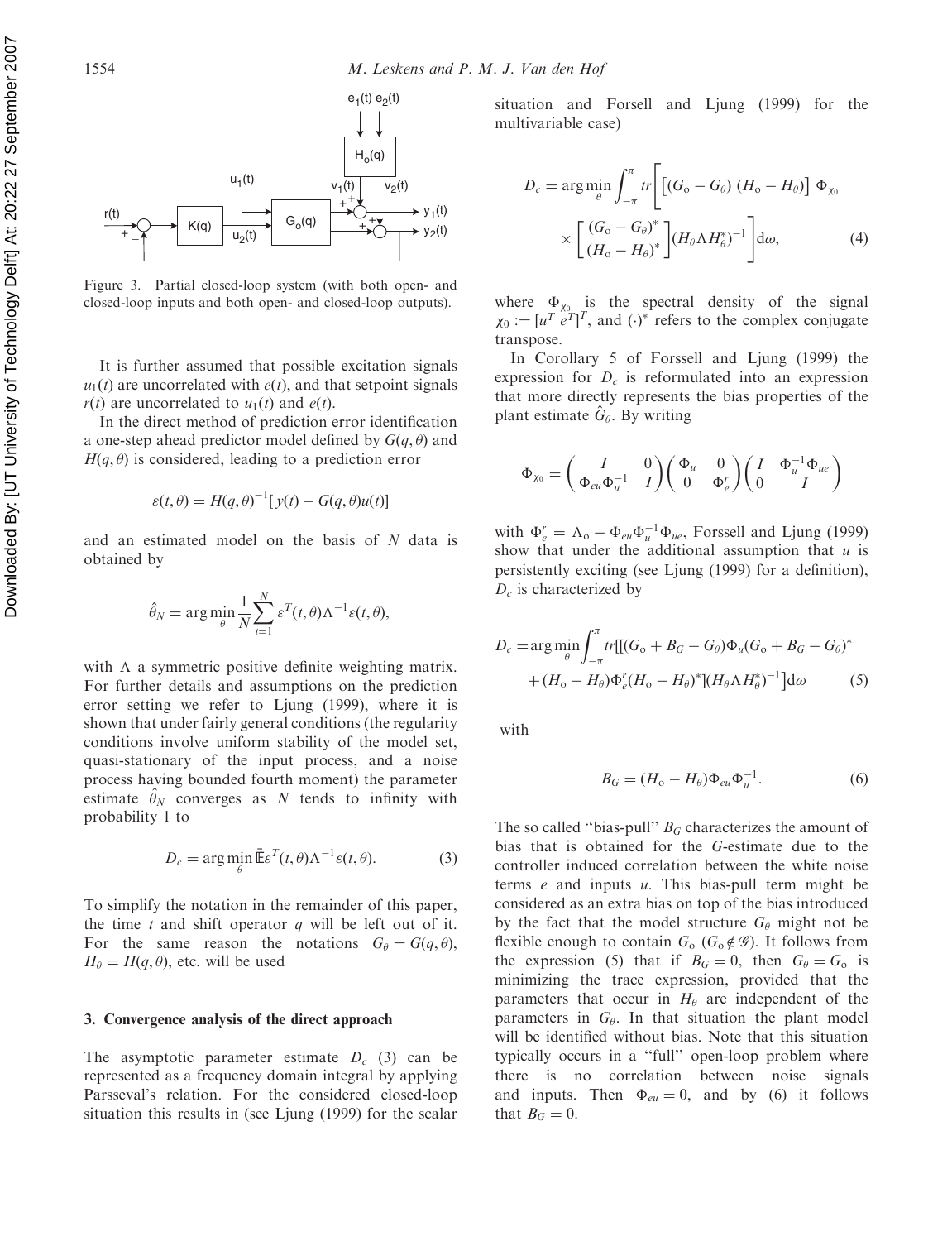# 4. Convergence analysis in the case of PCLID data

# 4.1 General case

The central question considered in this paper is whether in a partial closed-loop setting a separate identification of the plant model and the noise model is possible with the direct identification approach. This question is addressed by verifying whether any of the elements of the bias pull  $B_G$  become structurally zero; the related entries of the G-estimate can, under some additional conditions to be discussed, be identified asymptotically unbiased (in case  $G_0 \in \mathscr{G}$ ) irrespective of the noise model. Hence, in order to be able to answer the central question considered here, one simply has to analyse the expression (6) for the particular partial closed-loop setting. In this section, this is done for the situation of both open-loop inputs and open-loop outputs being present. The situations where there are either no open-loop inputs or no open-loop outputs are discussed in  $\delta$  5.

Because of the particular closed-loop configuration considered in the setup of figure 3 it follows that  $\Phi_{e_1u_1} = 0$  and  $\Phi_{e_2u_1} = 0$ . As a result  $\Phi_{eu}$  will be structured as

$$
\Phi_{eu} = \begin{bmatrix} 0 & \star \\ 0 & \star \end{bmatrix},
$$

where  $\star$  refers to a general (non structural-zero) element. Substituting this into the expression (6), and taking into account that because of the closed-loop configuration  $\Phi_u$  will be a matrix without structural-zero elements, there will not be an entry in  $B_G$  that is structurally equal to 0 (see equations (7) and (8)). This leads to the following proposition.

Proposition 1: Consider the partial closed-loop identification problem as formulated above. In this situation the presence of an open-loop excitation signal  $u_1$  does not imply that entries of the plant  $G_0$  can be identified asymptotically unbiased independent of the choice of the model structure for  $H_0$ .

In other words: closing a single loop in an industrial process does generally turn the identification problem into a ''full'' closed-loop problem, and no single entries in  $G_0$  can be estimated asymptotically unbiased without fully parametrizing and identifying the noise models also.

In order to specify possible special cases the bias pull term  $B_G$  is specified in terms of its several entries. By simply analyzing the expression (6) (for  $\Phi_{e_1u_1} = 0$ and  $\Phi_{e_2u_1} = 0$ ) it follows that

$$
B_G = \begin{pmatrix} B_G^{11} & B_G^{12} \\ B_G^{21} & B_G^{22} \end{pmatrix}
$$
 (7)

with

$$
B_G^{11} = -(H_0^{11} - H_\theta^{11}) \Phi_{e_1u_2} \Phi_{u_2}^{-1} \Phi_{u_2u_1} \Delta^{-1}
$$
  
\n
$$
- (H_0^{12} - H_\theta^{12}) \Phi_{e_2u_2} \Phi_{u_2}^{-1} \Phi_{u_2u_1} \Delta^{-1}
$$
  
\n
$$
B_G^{12} = (H_0^{11} - H_\theta^{11}) \Phi_{e_1u_2} (\Phi_{u_2}^{-1}
$$
  
\n
$$
+ \Phi_{u_2}^{-1} \Phi_{u_2u_1} \Delta^{-1} \Phi_{u_1u_2} \Phi_{u_2}^{-1})
$$
  
\n
$$
+ (H_0^{12} - H_\theta^{12}) \Phi_{e_2u_2} (\Phi_{u_2}^{-1}
$$
  
\n
$$
+ \Phi_{u_2}^{-1} \Phi_{u_2u_1} \Delta^{-1} \Phi_{u_1u_2} \Phi_{u_2}^{-1})
$$
  
\n
$$
B_G^{21} = -(H_0^{21} - H_\theta^{21}) \Phi_{e_1u_2} \Phi_{u_2}^{-1} \Phi_{u_2u_1} \Delta^{-1}
$$
  
\n
$$
- (H_0^{22} - H_\theta^{22}) \Phi_{e_2u_2} \Phi_{u_2}^{-1} \Phi_{u_2u_1} \Delta^{-1}
$$
  
\n
$$
B_G^{22} = (H_0^{21} - H_\theta^{21}) \Phi_{e_1u_2} (\Phi_{u_2}^{-1}
$$
  
\n
$$
+ \Phi_{u_2}^{-1} \Phi_{u_2u_1} \Delta^{-1} \Phi_{u_1u_2} \Phi_{u_2}^{-1})
$$
  
\n
$$
+ (H_0^{22} - H_\theta^{22}) \Phi_{e_2u_2} (\Phi_{u_2}^{-1}
$$
  
\n
$$
+ \Phi_{u_2}^{-1} \Phi_{u_2u_1} \Delta^{-1} \Phi_{u_1u_2} \Phi_{u_2}^{-1})
$$
  
\n
$$
+ \Phi_{u_2}^{-1} \Phi_{u_2u_1} \Delta^{-1} \Phi_{u_1u_2} \Phi_{u_2}^{-1})
$$

and  $\Delta = \Phi_{u_1} - \Phi_{u_1 u_2} \Phi_{u_2}^{-1} \Phi_{u_2 u_1}$ . Notice that none of the elements of  $B_G$  is zero, i.e., they all remain dependent on the bias of some part of the noise model: one might have expected that at least some part of  $B_G$ , e.g.,  $B_G^{11}$  would have become zero. The fact that all elements of  $B<sub>G</sub>$  remain non-zero immediately leads to the conclusions that, for this PCLID case, (i) the complete noise model must be estimated without bias in order to obtain a completely unbiased G-estimate (in case  $G_0 \in \mathscr{G}$ ) and (ii) no explicit user-defined tuning of any part of the bias of the G-estimate is possible. These conclusions are exactly the same as for the CCLID case and, thus, this PCLID problem should be treated as a CCLID problem (or one should resort to an alternative PCLID method; see  $\S 7$ ).

The expressions given above for the bias-pull terms are valid for the most general situation possible, i.e., without any additional structural conditions on  $G_0$ and/or  $H_0$ . In the next two subsections two different special cases will be considered.

#### 4.2 The case of uncorrelated disturbances  $v_1$  and  $v_2$

A particular case that leads to special results is when the disturbances  $v_1$  acting on the open-loop outputs are uncorrelated with those acting on the closed-loop outputs  $v_2$ . This can be represented by the requirements that  $H_0^{21} = 0$ ,  $H_0^{12} = 0$ , and  $\Lambda_0$  block-diagonal. The direct consequence then is that  $\Phi_{e_1u_2} = 0$  and this can further simplify the expressions for  $B_G$ , as formulated next.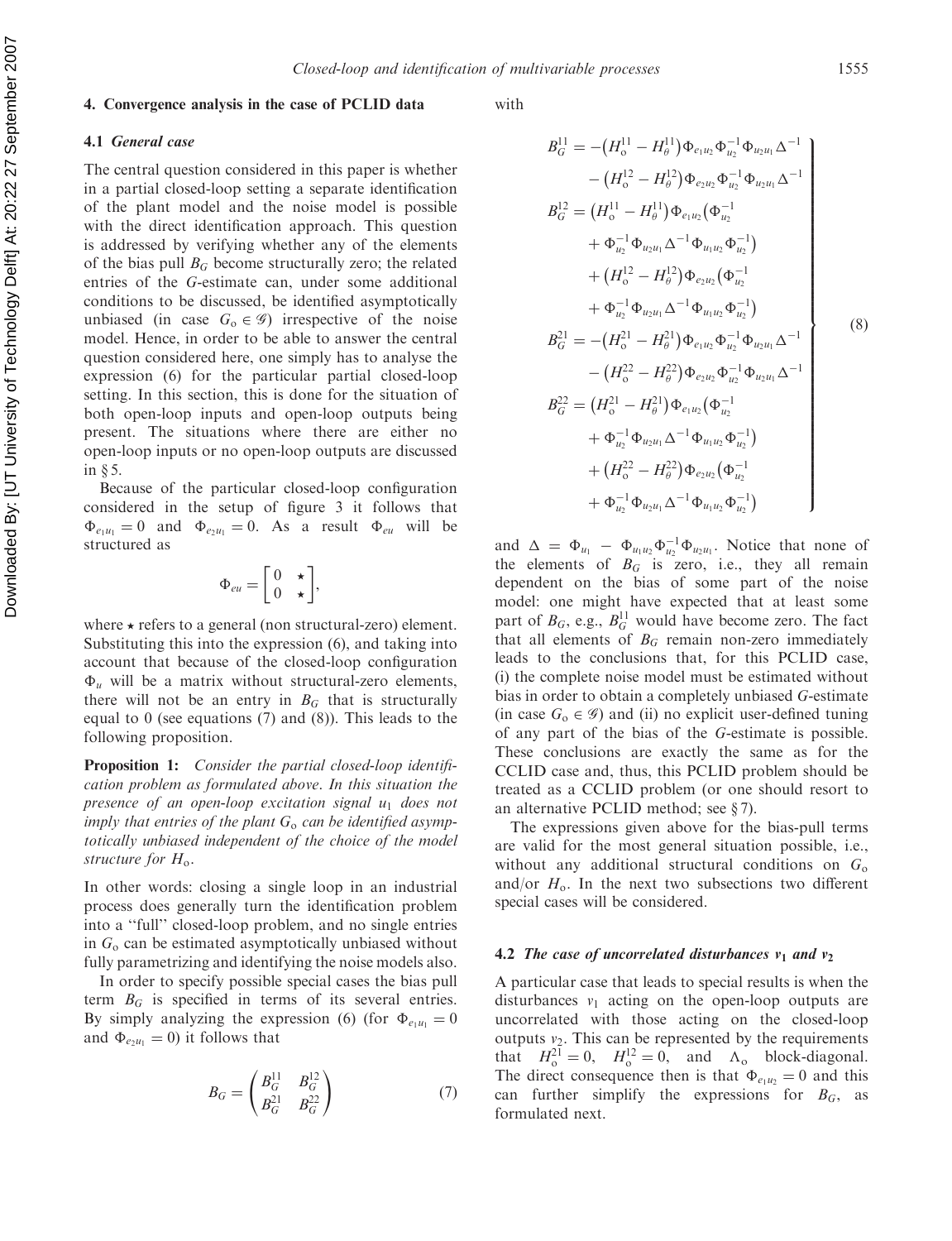Proposition 2: Consider the partial closed-loop identification problem as formulated before. Under the additional conditions:

- (i)  $v_1$  and  $v_2$  are uncorrelated, and
- (ii) the model structure used for identification satisfies  $H_{\theta}^{12}=0$

 $B_G$  will satisfy

Downloaded By: [UT University of Technology Delft] At: 20:22 27 September 2007

Downloaded By: [UT University of Technology Delft] At: 20:22 27 September 2007

$$
B_G = \begin{bmatrix} 0 & 0 \\ \star & \star \end{bmatrix}.
$$

As a result the plant transfers  $G_0^{11}$  and  $G_0^{12}$  can be identified asymptotically unbiased, irrespective of the noise model  $H_{\theta}$ , provided that

- *u* is persistently exciting, and
- the parameters of  $G_{\theta}^{11}$  and  $G_{\theta}^{12}$  are independent of the parameters in the remaining transfers of  $G_\theta$  and  $H_\theta$ .

The proposition shows that when the output disturbances on the two different types of outputs are uncorrelated, the entries in  $G_0$  related to the open-loop output  $y_1$  can be identified in an unbiased way, irrespective of the noise model. To this end the two inputs  $u_1$  and  $u_2$  need to be considered jointly. One can not retain the same properties of unbiasedness if simply  $u_1$  and  $y_1$  are taken to identify the transfer  $G_\theta^{11}$ separately.

The restriction on the parametrizations that is formulated in Proposition 2 implies that there will occur problems if a multivariable parametrization for  $G_{\theta}$  is used in which coupling of parameters in several entries of the transfer matrix occur. The entries that will be identified asymptotically unbiased need to be parametrized independent of the parameters in the other transfer entries of  $G_{\theta}$ . Attractive parametrizations that allow independent parametrizations in the transfer entries to different output signals are e.g. finite impulse response models, models based on orthogonal basis function expansions (Ninness et al. 1995, Van den Hof et al. 1995), and state space models in output companion forms (Gevers and Wertz 1984). Less attractive model structures are general state space models, as e.g., used in subspace identification (Van Overschee and de Moor 1996), and multivariable polynomial models as, e.g., ARX models (Ljung 1999).

# **4.3** The case of no cross-coupling:  $G_0^{21} = 0$

If the plant's transfer from open-loop inputs  $u_1$  to closed-loop outputs  $y_2$  is known to be 0, a situation results where  $\Phi_{u_2u_1} = 0$  and consequently  $\Phi_u$  becomes block diagonal. The situation is rather restrictive, but is still special enough to be considered separately.

Substituting  $\Phi_{u_2u_1} = 0$  into the expressions for  $B_G$  it follows that

$$
B_G = \begin{bmatrix} 0 & \star \\ 0 & \star \end{bmatrix}.
$$

As a result the plant transfers  $G_0^{11}$  and  $G_0^{21}$  can be identified asymptotically unbiased, irrespective of the noise model  $H_{\theta}$ , under conditions that are similar as formulated in Proposition 2. Note that the situation of the entry  $G_0^{21}$  now is trivial, as it is presumed to be 0!

This situation allows for a separation of the identification problem. By only considering the measurements  $u_1$ and  $y_1$ , the transfer function  $G_0^{11}$  can be identified unbiasedly (irrespective of  $H_{\theta}$ ) even when discarding the effect of  $u_2$ . Discarding the effect of  $u_2$ , i.e., discarding the transfer  $G_0^{12}$ , then leads to an increase of the variance of the estimate, but not to a bias.

If both the condition  $G_0^{21} = 0$  and the set of assumptions from the previous subsection are satisfied, the resulting structure for  $B_G$  is

$$
B_G = \begin{bmatrix} 0 & 0 \\ 0 & \star \end{bmatrix}.
$$

As a result unbiased estimates (irrespective of  $H_{\theta}$ ) can be obtained for  $G_{\theta}^{11}$ ,  $G_{\theta}^{12}$  and  $G_{\theta}^{21}$ , provided that these model entries are parametrized independent of the remaining entry in  $G_{\theta}$  and from all entries in  $H_{\theta}$ . An unbiased estimate for  $G_{\theta}^{22}$  can (again) only be obtained if an unbiased estimate is obtained of the noise model  $H_{\theta}^{22}$ .

# 5. The PCLID problem with only controlled inputs or outputs

In this section the same line of analysis will be followed to investigate and discuss, briefly, convergence of the direct approach when applied to the PCLID situations where either no open-loop inputs or no open-loop outputs are present. It will become evident that similar conclusions as stated in the previous section are valid also for these PCLID situations.

# 5.1 The case of no open-loop inputs:  $dim(u_1)=0$

In this PCLID case the bias-pull term can be analysed similarly as in  $§4.1$ , leading to

$$
B_G = \begin{pmatrix} B_G^{12} \\ B_G^{22} \end{pmatrix} \tag{9}
$$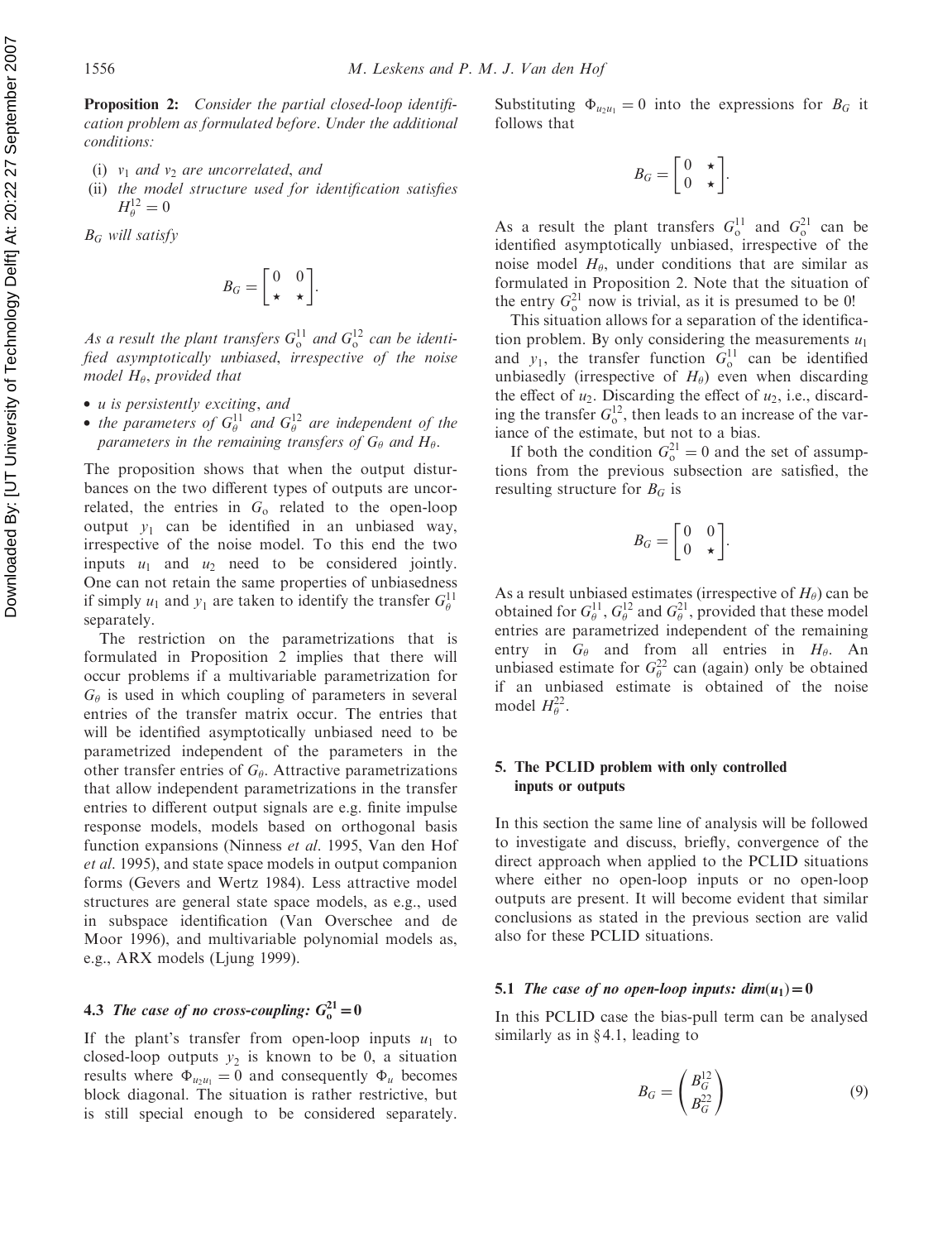with

$$
B_G^{12} = (H_o^{11} - H_\theta^{11}) \Phi_{e_1 u_2} \Phi_{u_2}^{-1} + (H_o^{12} - H_\theta^{12}) \Phi_{e_2 u_2} \Phi_{u_2}^{-1}
$$
  
\n
$$
B_G^{22} = (H_o^{21} - H_\theta^{21}) \Phi_{e_1 u_2} \Phi_{u_2}^{-1} + (H_o^{22} - H_\theta^{22}) \Phi_{e_2 u_2} \Phi_{u_2}^{-1}
$$
\n(10)

Note that these expressions also follow from (8) by setting  $\Phi_{u_1u_2} = \Phi_{u_2u_1} = 0$ . Also here, as can be seen, none of the bias-pull terms becomes independent of the biases of the noise model estimates. Hence, also this PCLID problem should basically be treated as a full closed-loop identification problem meaning that a completely unbiased H-estimate must be obtained in order to obtain a completely unbiased G-estimate.

Under the additional assumptions of Proposition 2 (disturbances  $v_1$  and  $v_2$  uncorrelated, etc.)

$$
B_G = \begin{pmatrix} 0 \\ (H_0^{22} - H_\theta^{22}) \Phi_{e_2 u_2} \Phi_{u_2}^{-1} \end{pmatrix}
$$
 (11)

As a result, an unbiased estimate of  $G_0^{12}$  can be obtained irrespective of  $H_\theta$  under the usual conditions of independent parametrization. The transfer  $G_0^{22}$  can only be estimated unbiasedly, if the noise model  $H_{\theta}^{22}$  is estimated without bias.

# 5.2 The case of no open-loop outputs:  $dim(y_1)=0$

If  $y_1$  is not present, the bias-pull term reduces to

$$
B_G = \begin{pmatrix} B_G^{21} & B_G^{22} \end{pmatrix} \tag{12}
$$

with

$$
B_G^{21} = -(H_o^{22} - H_\theta^{22}) \Phi_{e_2u_2} \Phi_{u_2}^{-1} \Phi_{u_2u_1} \Delta^{-1}
$$
  
\n
$$
B_G^{22} = (H_o^{22} - H_\theta^{22}) \Phi_{e_2u_2} \Phi_{u_2}^{-1}
$$
  
\n
$$
\times (I_{nu_2} + \Phi_{u_2u_1} \Delta^{-1} \Phi_{u_1u_2} \Phi_{u_2}^{-1})
$$
\n(13)

and  $\Delta$  as given before. Since  $B_G$  does not contain any structural zeros, the PCLID problem basically should, again, be treated as a full closed-loop identification problem.

The additional (and simplifying) assumption that  $B_G^{21} = 0$ , implying that  $\Phi_{u_2u_1} = 0$ , does not lead to any apparent advantage as it only affects  $B_G^{21}$  which is zero by assumption in this case.

#### 6. Simulation example

In order to illustrate the theoretical results that are discussed in this paper, an example is presented involving simulations with a linear time-invariant process  $G_0$  with 3 inputs and 2 outputs, in a configuration as sketched in figure 3, where all signals are scalarvalued, except for the open-loop input  $u_1$  which is two-dimensional. In other words, in the considered simulations a scalar-valued feedback system is applied to a 3 input, 2 output process.

The process models  $G_0$  that are used in the simulations (full and with  $G_{21} = 0$ ) were, in fact, derived from a model that was identified from real-life data obtained, in a partial closed-loop setting, from a largescale municipal solid waste combustion (MSWC) plant. Similarly, the (full and diagonal) disturbance models  $H_0$  that are used in the examples were derived from a disturbance model that was obtained from the same real-life MSWC plant data. Actually, this MSWC plant PCLID problem formed the motivation for the work presented here. The MSWC model was estimated in a similar fashion as described in Leskens *et al.* (2002), i.e., in the two stage manner of Van den Hof and Schrama (1993) (see the discussion in  $\S$ 7) and using a high order modelling and model reduction approach. The disturbance model was estimated according to the two step procedure discussed at the beginning of  $\S 7$ . The specifics of the identification of the MSWC plant will not be discussed in this paper as it is outside its scope.

In all identification experiments to be discussed the closed-loop system is excited by the two open-loop input signals and the external reference signal  $r$ , all chosen as uncorrelated white noise processes with (the almost asymptotic) length  $N = 120000$ . This experiment length was chosen this (very) large in order to sufficiently minimize any accidental (variance) error in the estimated model(s), thereby properly disclosing any bias error.

#### 6.1 Output error and Box Jenkins models – General case

In order to verify whether the process dynamics can be identified without modelling the noise dynamics, a full-order output error (OE) model is identified (situation  $G_0 \in \mathcal{G}$ ). The results of this identification are shown in figure 4, where the step response of  $G_0$  is compared with 5 realizations of estimated output error models. It is apparent that all entries of the identified model show a bias (on top of a relatively small variance error). The results are compared with 5 realizations of estimated Box–Jenkins (BJ) models that include a noise model (situation  $S \in \mathcal{M}$ ), that clearly do not exhibit bias. This illustrates the results of Proposition 1: once single feedback is applied to a system, output error models no longer provide asymptotically unbiased process models.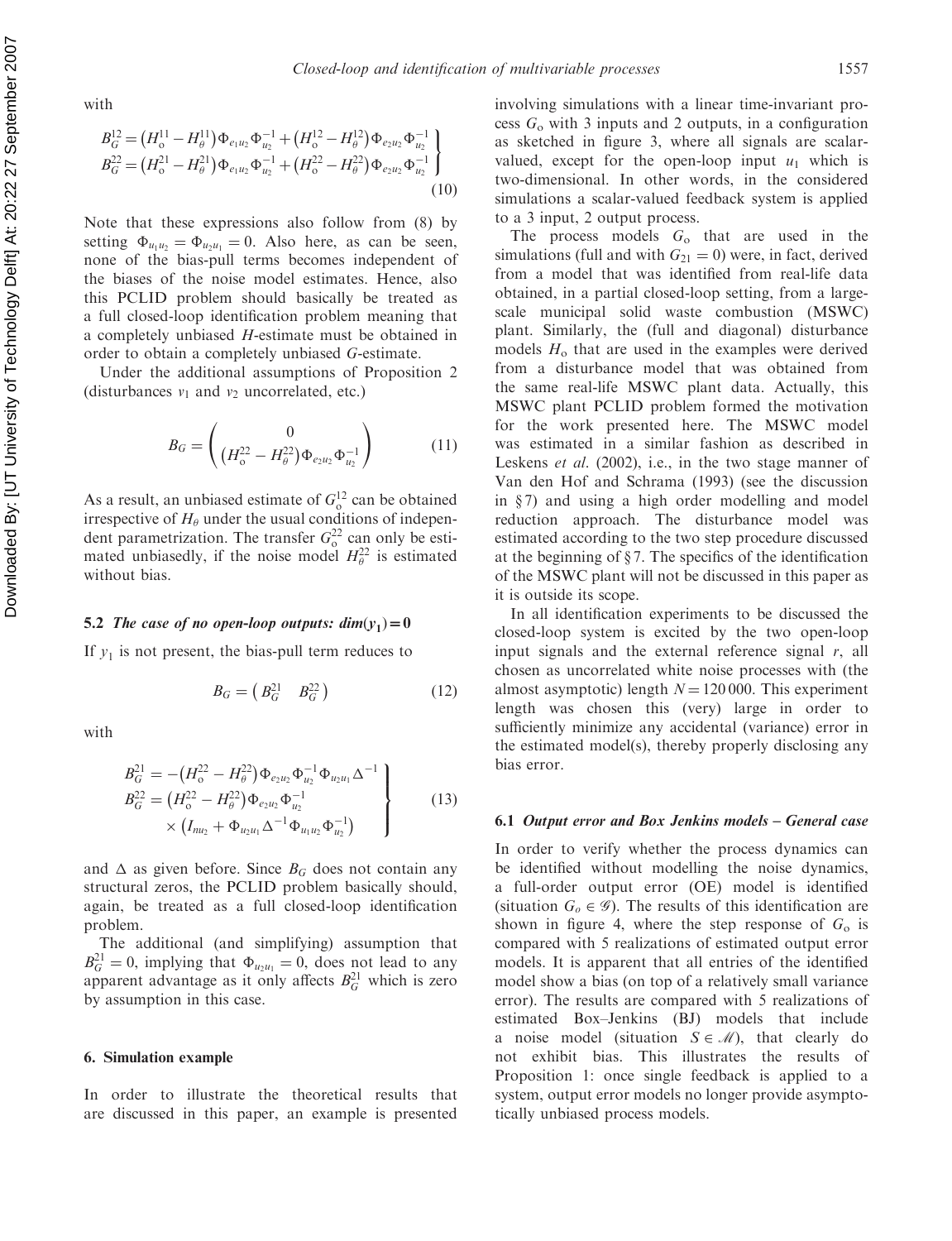

Figure 4. Step responses of  $G_0$  (solid), five realizations of OE estimates (dashed) and of BJ estimates (dotted) for data generating system with full noise model  $H_0$ .

#### 6.2 Output error models – Situation of diagonal  $H_o$

In order to illustrate the results of Proposition 2, the noise process is chosen to be diagonal. For this situation output error models are identified (situation  $G_0 \in \mathscr{G}$ ), where the entries of the process models are parametrized independently. In figure 5 the step responses of five realizations of estimated output error models are shown and compared to the process  $G_0$ . It appears, as predicted by Proposition 2, that the entries related to the open-loop output  $y_1$ , i.e., the first row of transfers, are unbiased, whereas the identified transfers towards the closed-loop output  $v_2$  are biased.

#### 6.3 Output error models – Situation of  $G_{21} = 0$

The result of  $\S 4.3$  is illustrated by returning to the original (full) noise dynamics  $H_0$  but by setting the crosscoupling term in the process dynamics  $G_0^{21} = 0$ . Figure 6 shows the results of, again, 5 estimated output error models where the entries of the process models are parametrized independently. In this situation the transfers related to the open-loop inputs  $(u_1)$  are asymptotically unbiased. This appears in the first two column entries of the models.

#### 7. Discussion of the results and alternative methods

The results presented in the previous sections point to limited possibilities for the direct PE identification method to partition a partial closed-loop identification problem into several subsequent steps. Such a partitioning can be very attractive in open-loop problems. In multivariable open-loop identification problems (cf, figure 7) it is generally possible to perform the following subsequent steps:

- first identify a consistent plant model  $\hat{G}$ , and validate this model;
- next (if necessary) identify an accurate noise model  $\hat{H}$ .

The separation of these steps is attractive from a computational point of view, but also in view of a separate order and structure determination (validation) of the model transfers  $\ddot{G}$  and  $\ddot{H}$ . The first step in this procedure can even be partitioned in separate experiments, where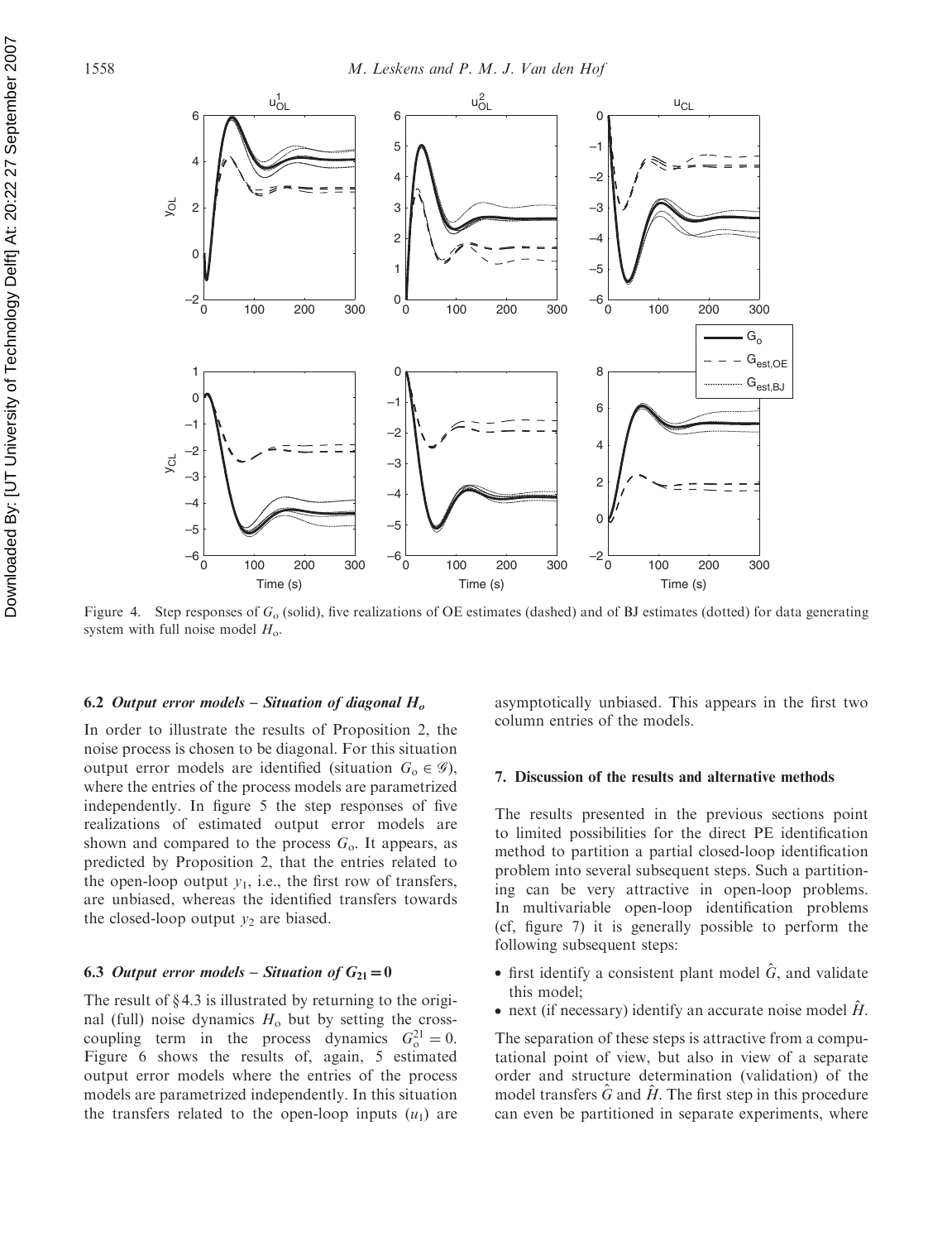

Figure 5. Step responses of  $G_0$  (solid) and five realizations of OE estimates (dashed) for data generating system with block diagonal noise model  $H_0$ .

one input signal at a time is excited, and corresponding SIMO models are identified. If the input signals are uncorrelated, i.e.,  $\Phi_u$  is diagonal, the separation into SIMO identification problems can even be made on the basis of one dataset where all inputs are excited simultaneously. In all these situations there will be no bias in the plant estimate G. Although care has to be taken when validating process models without the availability of accurate noise models (see, e.g., Douma et al. (2005)) the separation of identifying process and noise models has several advantages.

For the partial closed-loop identification problems as sketched and discussed in the previous sections, it appears that all these properties are lost when using the direct closed-loop identification method, once one single loop around the system is closed. Identification of an unbiased  $\hat{G}$  generally requires a full identification of the noise model  $H$ .

Only in special cases  $(v_1$  and  $v_2$  uncorrelated) a part of  $G<sub>o</sub>$  can be estimated unbiased without any limiting conditions on the estimated noise model. For the remaining part of the plant model at least part of the noise model needs to be identified simultaneously.

Separation of the multivariable experiments into single input excitations (and SIMO model identifications) will always lead to biased models, because of the fact that input signals will be correlated through the presence of feedback.

As an alternative for the rather pessimistic results on closed-loop identification with the direct prediction error method, indirect methods (Van den Hof and De Callafon 1996) or joint input-output methods as, e.g., the two-stage method (Van den Hof and Schrama 1993) or projection method (Forssell and Ljung 1999) can be considered. In the two-stage/projection approach the transfer function from reference input to closed-loop input is estimated first, and this (unbiased) model estimate is used to construct a filtered closed-loop input in which the noise-dependent part of the signal is removed. In the second stage the plant model is then estimated on the basis of the reconstructed input signal and the measured output. When applying the two-stage method to the PCLID problem, the first stage consists of estimating the transfer from both r and  $u_1$  to  $u_2$  and subsequently constructing the noise free part  $\hat{u}_2$  of the latter signal(s). In the second stage, the plant and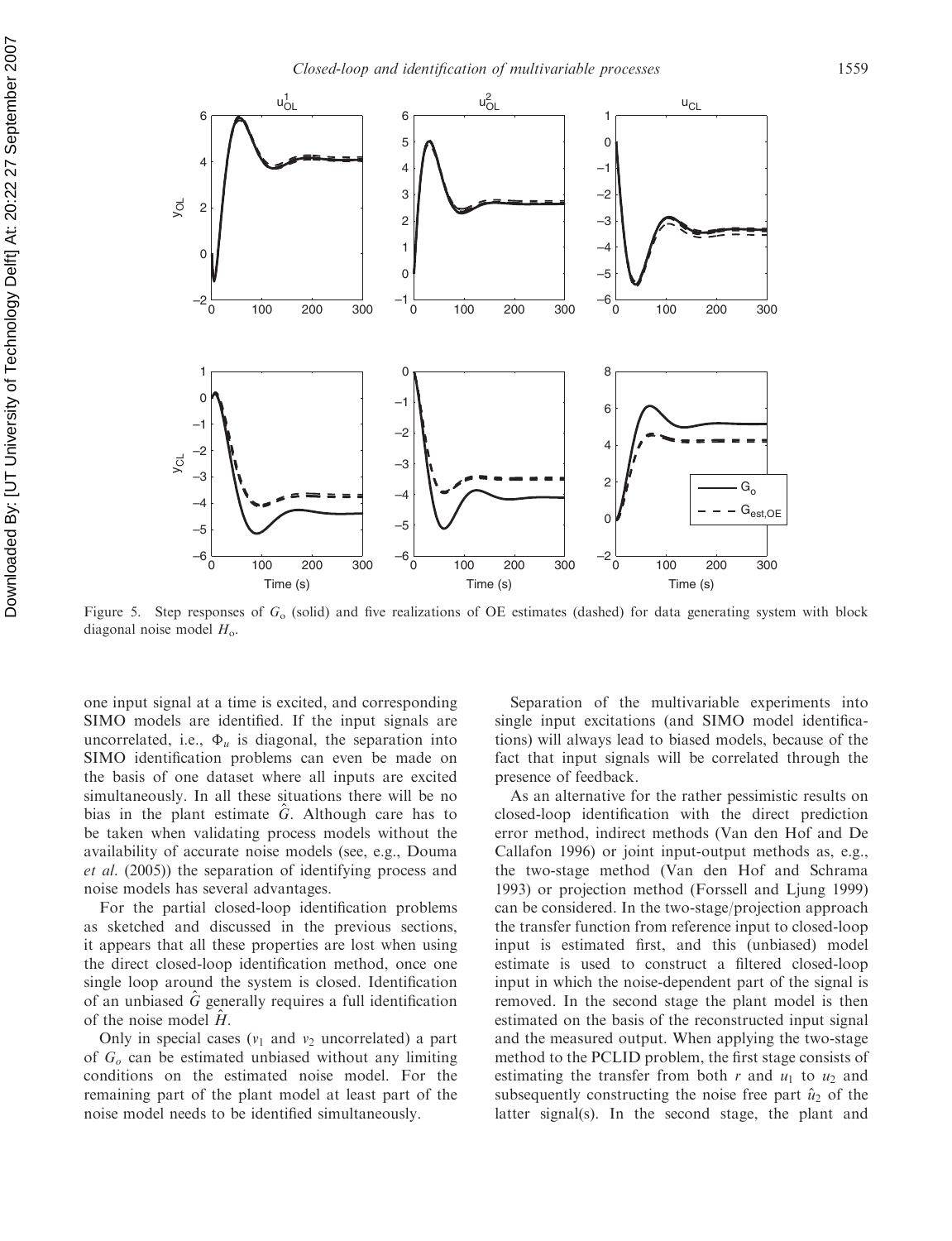

Figure 6. Step responses of  $G_0$  (solid) and five realizations of OE estimates (dashed) for data generating system with full noise model and  $G_{21} = 0$ .



Figure 7. Multivariable open-loop configuration.

(if necessary) noise model can then be obtained unbiasedly and in separate steps via estimating the transfer from  $\hat{u} := [u_1^T \hat{u}_2^T]^T$  to the outputs y. Note that it is important to also include  $u_1$  in the first step, in order to avoid that its effect is being considered as an unmeasured disturbance, leading to increased variance of the estimated model.

Although the direct prediction error method is attractive from a statistical efficiency point of view, alternative indirect (or joint i/o) methods can have particular advantages as indicated here.

The current paper focusses only on bias-properties of estimated models. Variance properties will have to be complemented, and will contribute to providing answers to the question how to design the cheapest multivariable experiments (in terms of plant excitation and experiment time) in order to guarantee identified models within a prespecified bound of uncertainty, as addressed, e.g., for SISO processes in Bombois et al. (2006).

#### 8. Conclusions

In this paper, it has been shown that for the direct method of (closed-loop) prediction error identification in general any partial closed-loop identification (PCLID) problem has basically the same characteristics as a full closed-loop identification problem and should therefore be treated as such.

This implies that also for PCLID problems all transfer functions of the noise model must be estimated without bias for all transfer functions of the G-estimate to be unbiased. Only in the special case that the output disturbances on open-loop and closed-loop outputs are